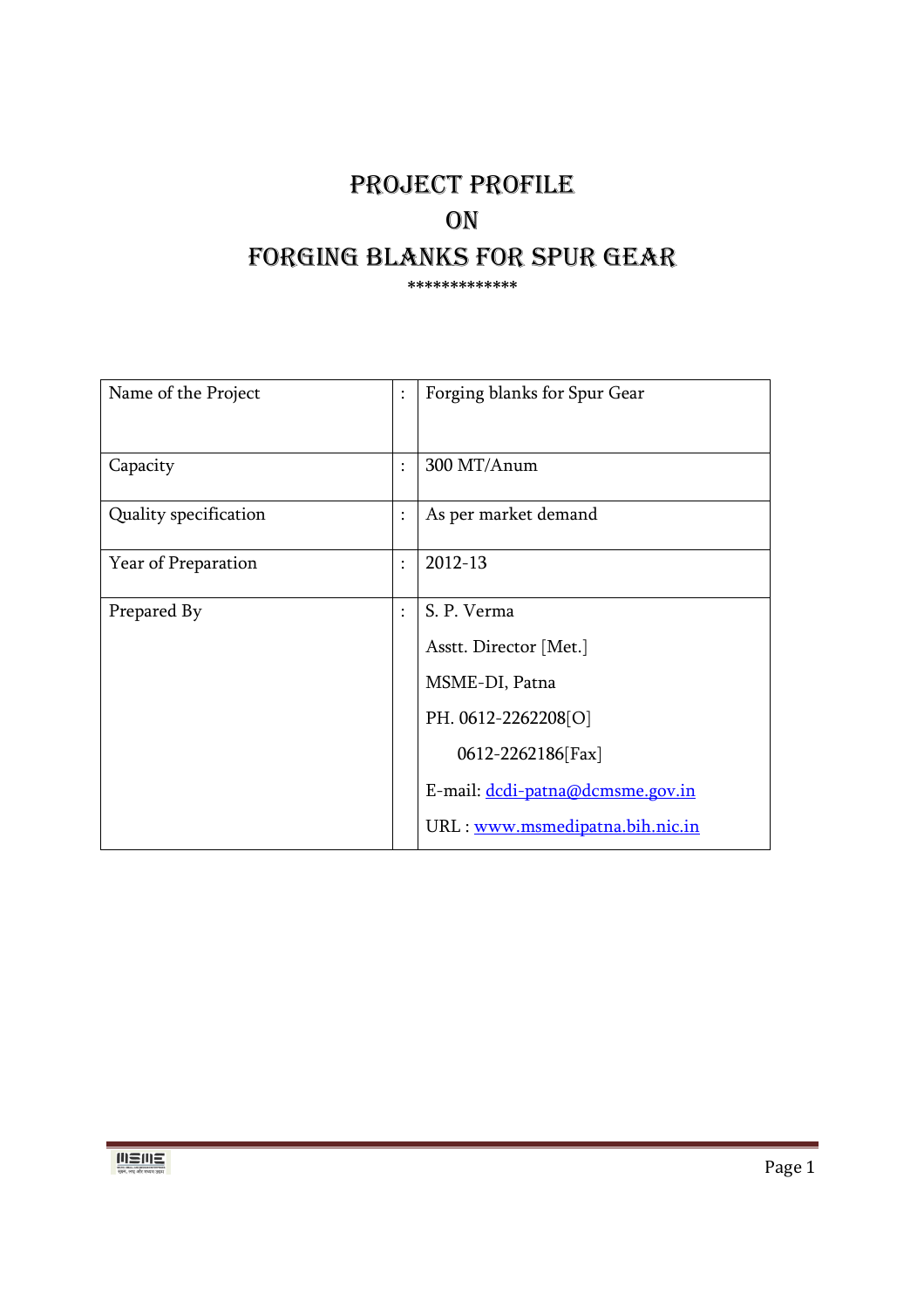### 1. INTRODUCTION :

Forging blank for Spur gear are made of low carbon Alloy Steel. These blanks are used to make gear for any auto engine or gear boxes. These forging blanks are intermediary stage of auto gear, Sufficient machining tolerances are added in the dimension of the forging blanks of auto shafts.

### 2. MARKET :

The forging blanks are considered in the group of engineering items and can be widely used in automobile group of industries in our country. There are may such Clusters where auto parts are produced in India. The important automobile industries in India are: TELCO, Hind Motors HMT, Bangalore, Tractors Industries, Hind motor, Maruti Udyog, Defense vehicle industry etc. are widely using forging blanks of Gears for their product.

### 3. BASIS AND PRESUMPTION :

This project has been prepared on the basis of the following presumptions :

- 1. Working hour per day : 8 Hrs. per shift and 300 working days per year.
- 2. Time period for achieving full capacity utilization : 3 Yrs.
- 3. Labour wages : As per local market value or otherwise as per minimum wages act.
- 4. Margin money : 20% of the total investment.
- 5. Land cost & construction of sheds : Leased from IADA or on rent.
- 6. Cost of machines & equipments : Based on indigenous market price.
- 7. Grant from Central Governments : Based on govt. policy and schemes launched by the govt.

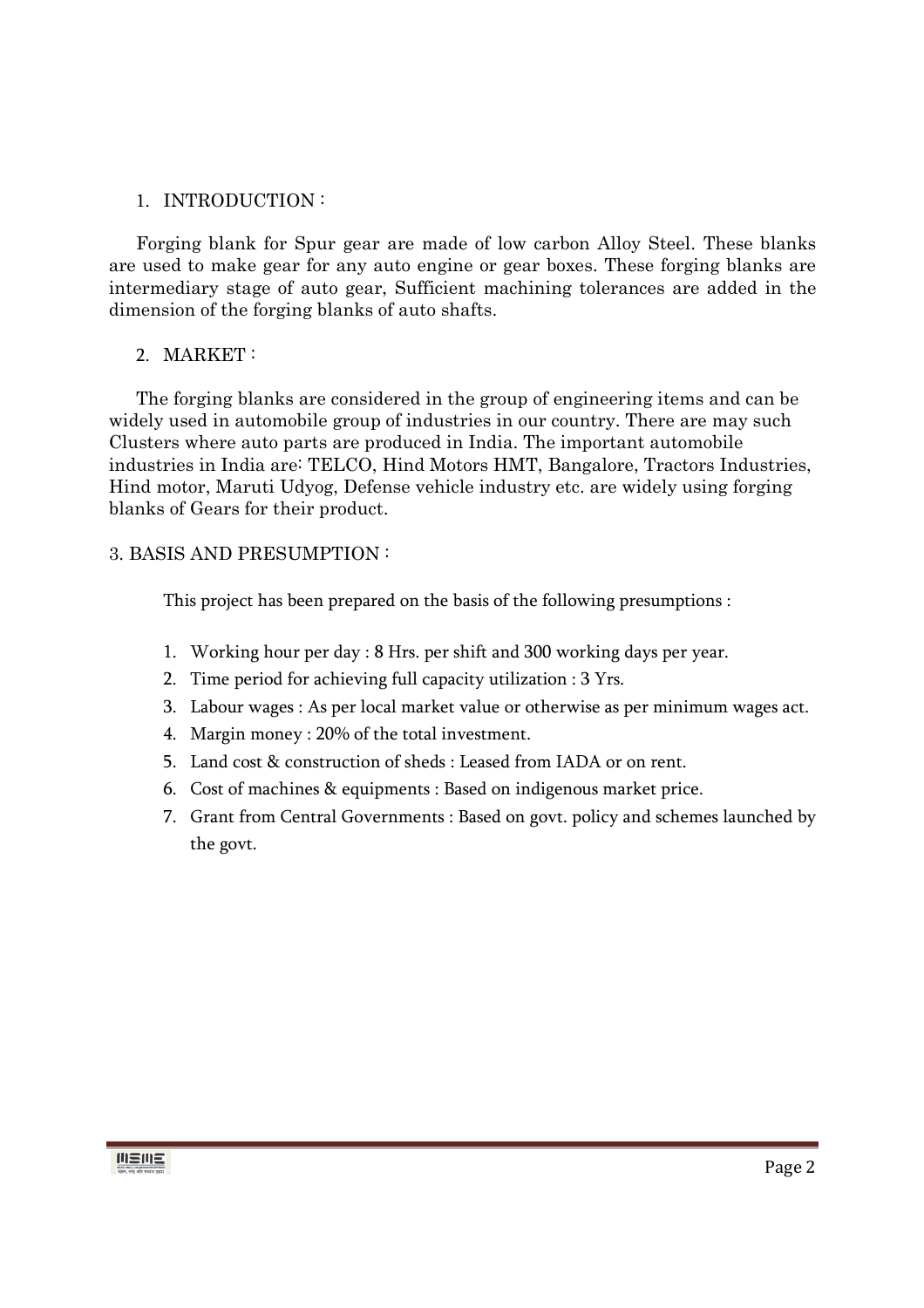### 4. IMPLEMENTATION SHEDULE :

| <b>SN</b>      | Activities                                | Period                |
|----------------|-------------------------------------------|-----------------------|
| 1              | Calling quotations                        | 1 Month               |
| $\overline{2}$ | Preparation of DPR                        | 2 weeks               |
| 3              | provisional Regn. As SSI                  | 1 week                |
| 4              | Financial arrangement                     | 1 month               |
| 5              | Procurement of machine and equipment      | $-1\frac{1}{2}$ Month |
| 6              | Erection, installment and electrification | 1.5 Month             |
| 7              | NOC from PCB                              | 1 week                |
| 8              | Recruitment of staff                      | 1 month               |
| 9              | Trial run                                 | 1 week                |
| 10             | Commercial production                     | 10 days               |
|                |                                           |                       |

### 5. TECHNICAL ASPECTS :

 Forging Blank of Spur gear are made of low carbon alloy steel squares/Billets Bars or Squares are cut into size forged by hand forging technique or by Machine forging using open die or closed die depending upon demand or size of order. This forging blank can be produced using closed die with press forging Machine. It gives the product to a closer tolerance in form of forging Blanks.

### 6. QUALITY SPECIFICATIONS :

 The Material specification of the forging blanks are of different specifications depending upon its use or demand of mechanical properties need to be imparted in the shaft like wear resistant, toughness, tensile strength etc. the quality of the product can be controlled at three stage:

1. Selection of suitable material specification.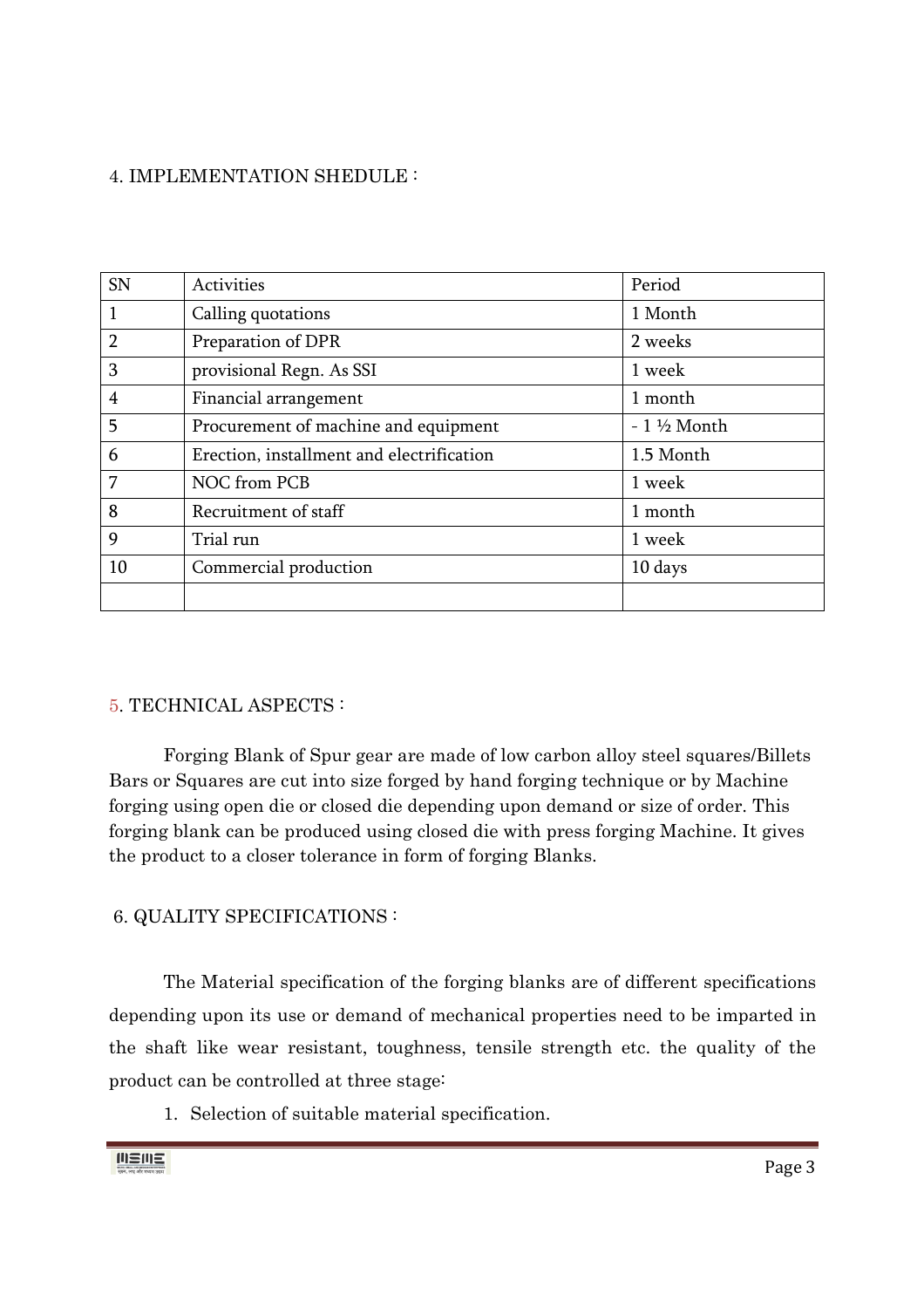- 2. Dies used should be of closed dimensional tolerance Machining & Milling operations.
- 3. Controlled forging operations.

### 7. PRODUCTION CAPACITY :

Quantity- 72000 pieces forging blanks per annum

( Average weight 1.0 Kg) Value- @ Rs.95x 72000 =Rs. 6840000/-

### 8. POLLUTION CONTROL :

 Forging industry has a share in the present environmental degradation. So it requires NOC from Pollution Control Board of the State. Heat treatment Industry depending on the character of the production is a great source of heat, toxic gases, dust and noise. It also produces a large quantity of wastes such as irreclaimable ashes and scales. It also produces a large quantity of wastes such as irreclaimable ashes and scales. These all elements have individual contributory affect on the environmental degradation and causes unhealthy and unsafe, conditions within the unit. The important consideration to prevent pollution is the right choice of appropriate technologies to be adopted and correct installation of instruments and machinery.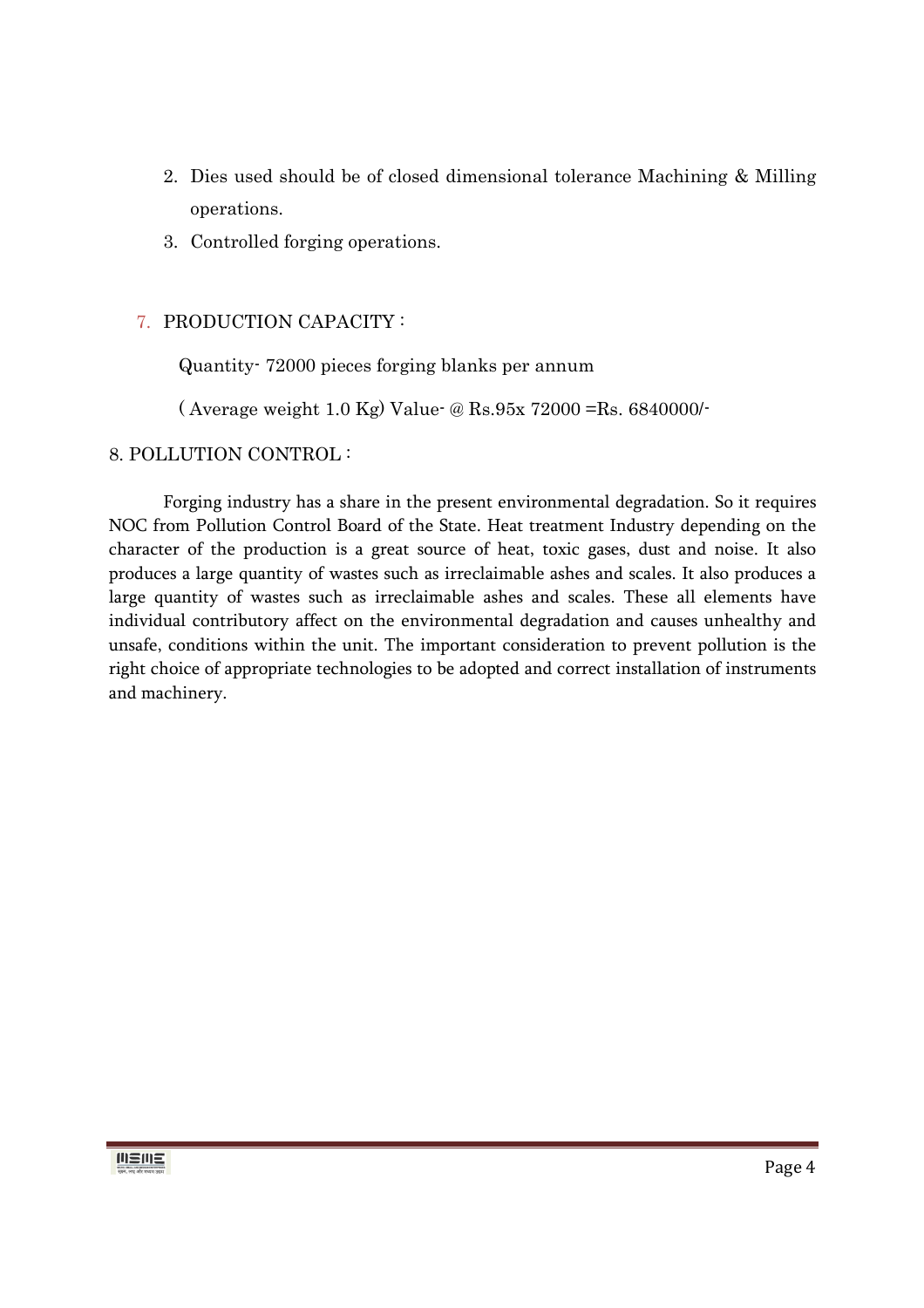There are mainly two methods for control of pollution in a small Industrial units :

1. By Exploiting Metrological and Topographical Conditions :

 For small unit, the exploitation of natural draughts and climate conditions are best cheapest methods for dispersion of chimney emissions. Use of equipment like gas scrubbers, ventilation fans, washers etc require considerable capital investment and also in value running expenses.

 2. By using various equipments for cleaning and dispersion of gorging emissions :

 Use of high stack chimney and operating the unit at a time of favorable natural draught through chimney, helps to successfully disperse the dust and gases emitted from the unit at zero or negligible cost. Proper treatment and handling of the raw material also reduces the emission contents, particularly dust. Use of simple measures like removal of dust from the furnace charge, use of oil of proper strength with appropriate air blast will also help to a great extent.

### 10. ENERGY CONSERVATION :

 It has become essential these days that the energy conservation efforts are needed to be strengthened substantially. The energy audit is an integral part of an energy conservation project and is the key to a systematic approach for decision. Various factors which affect fuel economy in industrial furnaces may be stated as :

- 1. Complete combustion with minimum excess air;
- 2. Proper heat distribution;
- 3. Operating at the desired temperature;
- 4. Reducing heat losses from openings,
- 5. Minimizing wall losses;
- 6. Waste heat recovery from flue gases;

The principles of good combustion for the proper selection and maintenance of fuel oil burner is very important and it has the main role. So, standard and good quality burner should be used for better conservation of oil fuel.

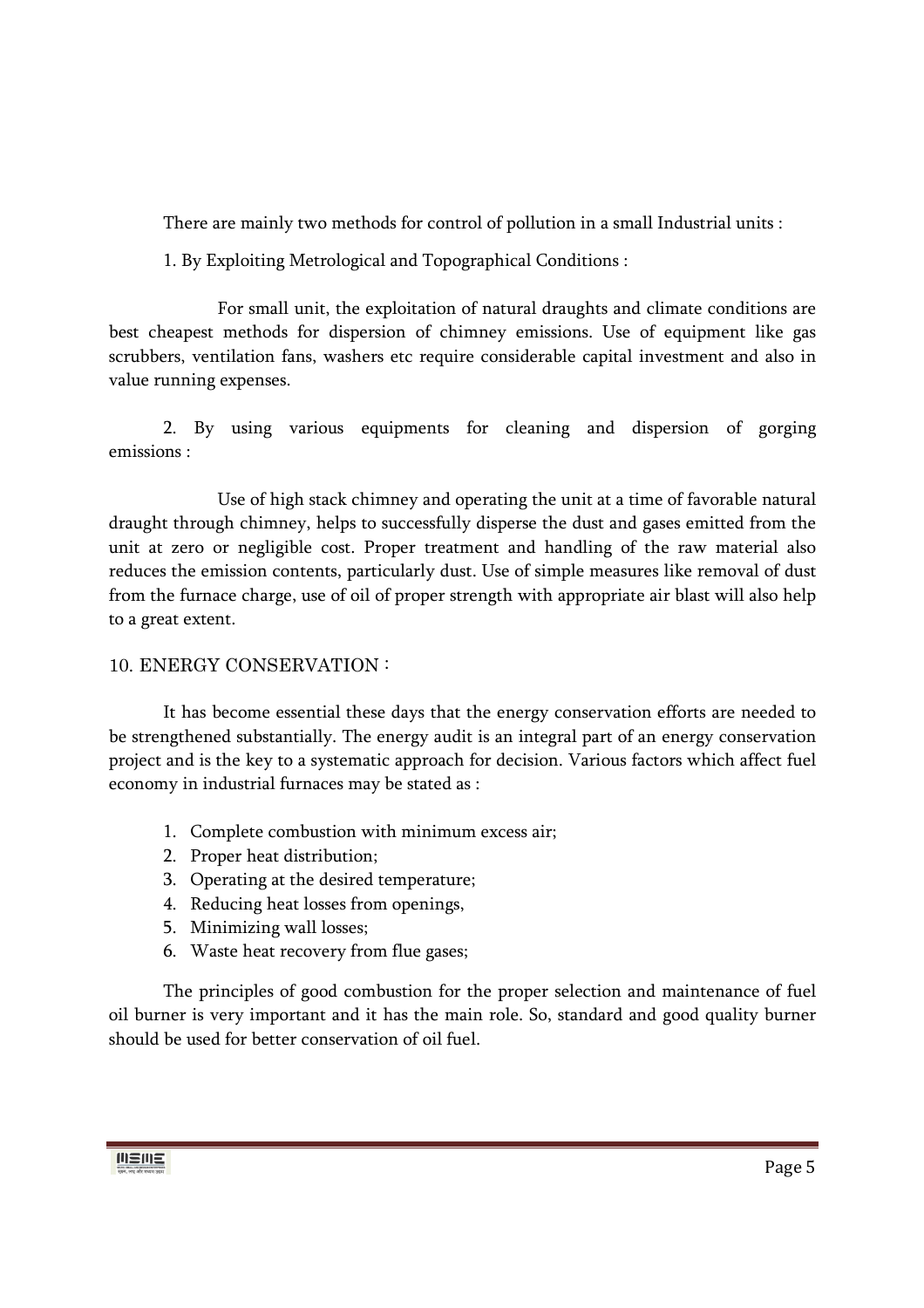### 10. FINANCIAL ASPECTS : (hot forged bolts & nuts)

- 1. Fixed Capital :
- i) Land and building :

 Total Covered area : 200 sqm. Rent Rs. 2500 p.m. Build up area : 120 sqm.

ii) Machinery & Equipments (Indigenous) :

| Sl. | Description                                           | No.          | Rate    | Amount  |
|-----|-------------------------------------------------------|--------------|---------|---------|
| No. |                                                       |              |         | (Rs.)   |
| 1.  | Pneumatic Power Hammer (Capacity 500 Kg. with         | $\mathbf{1}$ | 1250000 | 1250000 |
|     | 33 HP Motor)                                          |              |         |         |
| 2.  | Solid frame type trimming power press 60 ton cap.     | $\mathbf{1}$ | 100000  | 100000  |
|     | With 5 HP motor                                       |              |         |         |
| 3.  | Oil fired pre-beating furnace with oil burners to be  | $\mathbf{1}$ | 450000  | 450000  |
|     | used for annealing. Normalizing etc. with 5 HP        |              |         |         |
|     | motor                                                 |              |         |         |
| 4.  | Normalizing furnace oil fired pit type (Size 3' dia x | $\mathbf{1}$ | 350000  | 350000  |
|     | depth)                                                |              |         |         |
| 5.  | Shot blasting chambers with 7.5 HP motor              | 1            | 300000  | 300000  |
| 6.  | Power hacksaw 1.0 HP motor                            | 1            | 46000   | 46000   |
| 7.  | Rockwell hardness tester                              |              | 55000   | 55000   |
| 8.  | Double ended pedestal grinder with 2HP motor          | 1            | 16500   | 16500   |
| 9.  | Platform type weighing machine 500 Kgs. Cap           | 1            | 13500   | 13500   |
| 10. | Forging dies tools & equipments                       | LS           | 425000  | 425000  |
|     | Total (Rs.)                                           |              |         | 3006000 |
|     | Electrification & installation                        |              |         | 300600  |
|     | Pre operative expenditure                             |              |         | 50000   |
|     | Total (Rs.)                                           |              |         | 3356600 |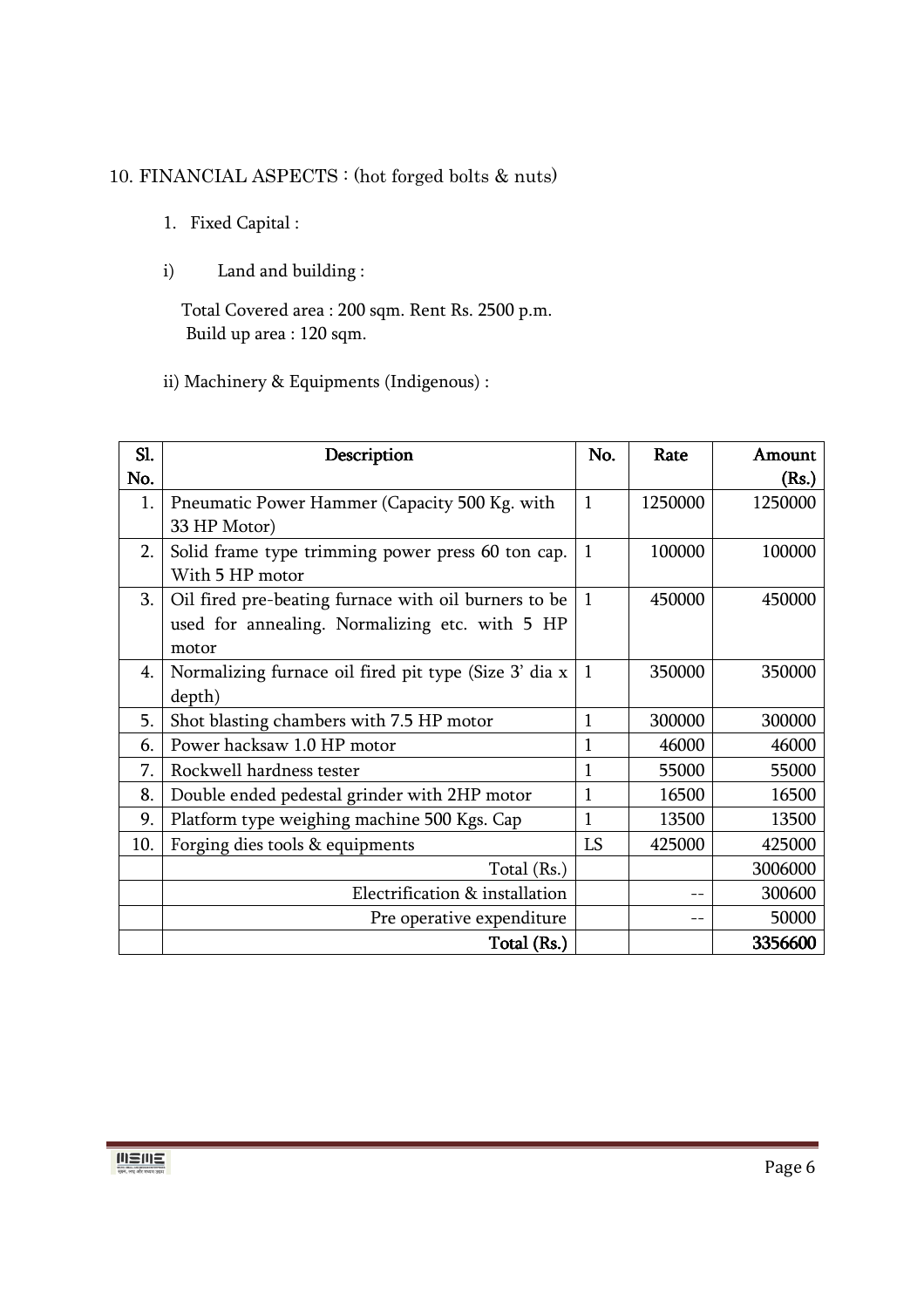### 1. Personnel :

| Sl.No.      | Designation            | No.            | Salary (pm) | Total (Rs.) |
|-------------|------------------------|----------------|-------------|-------------|
|             | Supervisor/Engineer    |                | 14500       | 14500       |
| ii          | Skilled workers        | $\overline{2}$ | 12500       | 25000       |
| iii         | Semi-Skilled Workers   | $\overline{2}$ | 8500        | 1700        |
| İV          | Maintenance worker     |                | 7500        | 7500        |
| $\mathbf v$ | Store-keeper-cum-clerk |                | 8000        | 8000        |
| vi          | Watchman-peon          | 2              | 4500        | 9000        |
|             | Total:                 |                |             | 65700       |
|             | Staff welfare@ 15%     |                |             | 9855        |
|             |                        |                | Total:      | 75555       |

### 2. Raw Material (Per Month) :

| <b>SN</b> | Particulars     | Ity.                | Rate              | Value  |
|-----------|-----------------|---------------------|-------------------|--------|
|           | Alloy steel     | 1.0 kg x $6000$ pcs | $\omega$ Rs.45/kg | 270000 |
|           | billets/squares |                     |                   |        |
|           | Furnace oil     | 200 L               | @Rs.46/L          | 9200   |
|           |                 |                     | Total:            | 279200 |

### 3. Utilities :

| SN | Particulars                                          | Rate   | Value |
|----|------------------------------------------------------|--------|-------|
|    | Electric Power 40 kwa   $40x4x25KWH$   x @ Rs.6/unit |        | 24000 |
|    | Water                                                |        | 2500  |
|    |                                                      | Total: | 26500 |

## 4. Other Contingent expenses (Per Month) :

|    | Rent                   | ٠<br>٠ | 2500   |
|----|------------------------|--------|--------|
| 2. | Postage & Stationary   | ٠<br>٠ | 2000   |
| 3  | Consumable             | ٠      | 4500   |
| 4  | Repair & maintenance   | ٠      | 3500   |
|    | Transport & Conveyance |        | 2500   |
| 6  | Unforeseen expenses    | ٠      | 3000   |
|    | Total                  |        | I ROOC |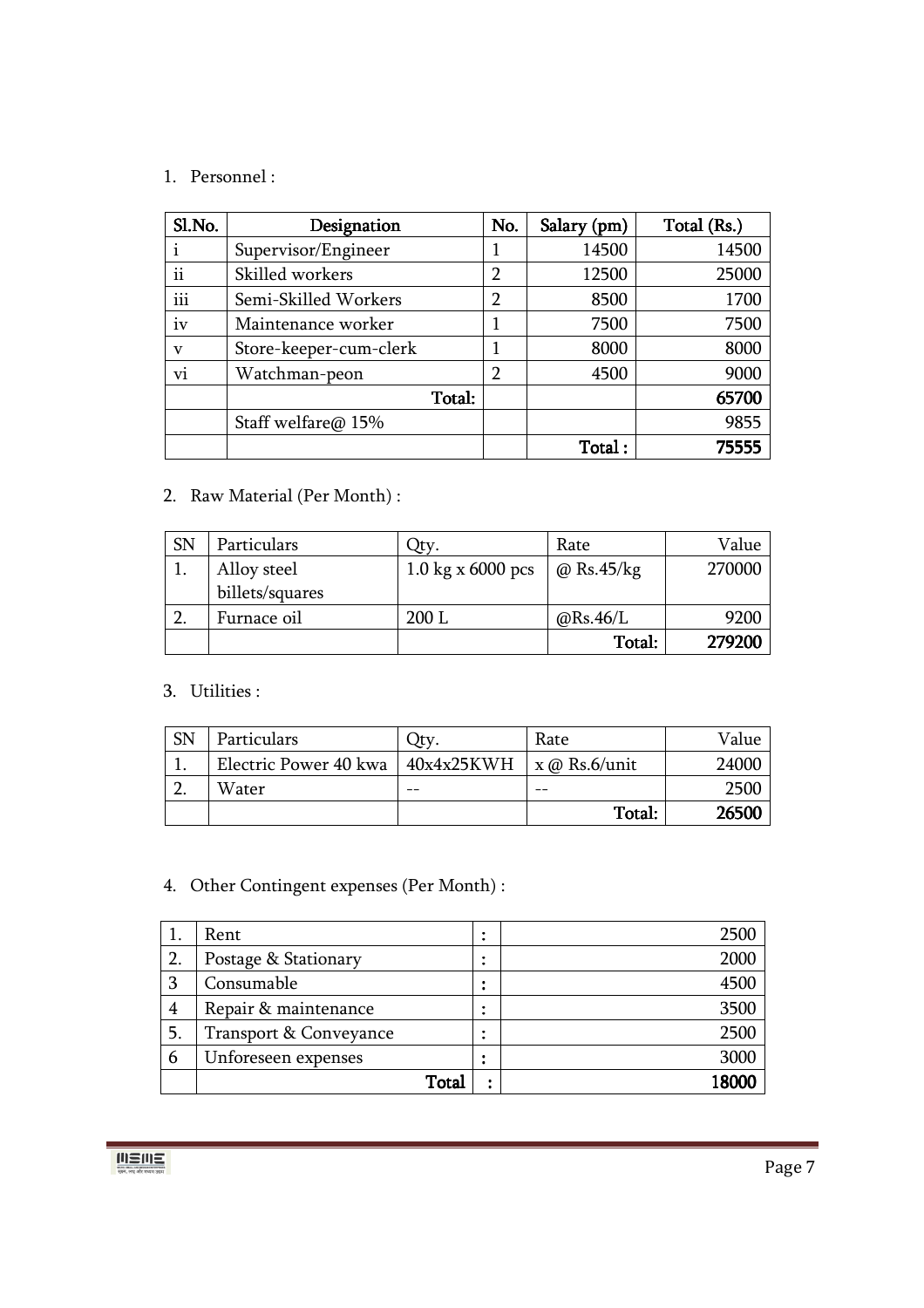### 5. Working Capital (Per Month) :

| Raw Material                                          | ٠ | 279200  |
|-------------------------------------------------------|---|---------|
| Personnel                                             |   | 75555   |
| <b>Utilities</b>                                      |   | 26500   |
| Other contingent exp.                                 |   | 18000   |
| Total                                                 |   | 399255  |
| Total Working Capital for three months = $399255 X 3$ |   | 1197765 |

### 6. COST OF THE PROJECT :

|     | Fixed investment on M/cs. & Equipments  | 3356600 |
|-----|-----------------------------------------|---------|
|     | 25 % of Working capital (1197765 x 25%) | 29944   |
|     | Total                                   | 3656041 |
| Say |                                         | 3656000 |

### 11. MACHINERY UTILIZATION :

 The scheme is on the basis of 75% efficiency on single shift basis, considering 25 working days in a month. This project is based on operations like material heating to forging temperature, forgings, trimming, normalizing & rough machining etc the break-even-point has come to 52% which will be achieved on giving care at different operational stage and full capacity utilization is needed for full achievement. The payback period has been calculated on the basis of five years.

### 12. FINANCIAL ANALYSIS :

### 1. Cost of Production (per year)

|              | Recurring cost (399255 x 12)                       | 4991060 |
|--------------|----------------------------------------------------|---------|
| 2.           | Depreciation (15% x 3356600)                       | 503490  |
| $\mathbf{3}$ | Interest on investment $\omega$ Rs. 14% x 3656041= | 511848  |
|              | Total:                                             | 6006398 |
|              | or say                                             | 6006400 |

### 2. Turn Over (per year)

| Forging Blanks 72 MT x $\omega$ Rs.95000 / MT =               | 6840000 |
|---------------------------------------------------------------|---------|
| Forging scrap & rejections $3.5MT \times \omega$ (030000/MT = | 105000  |
| Total:                                                        | 6945000 |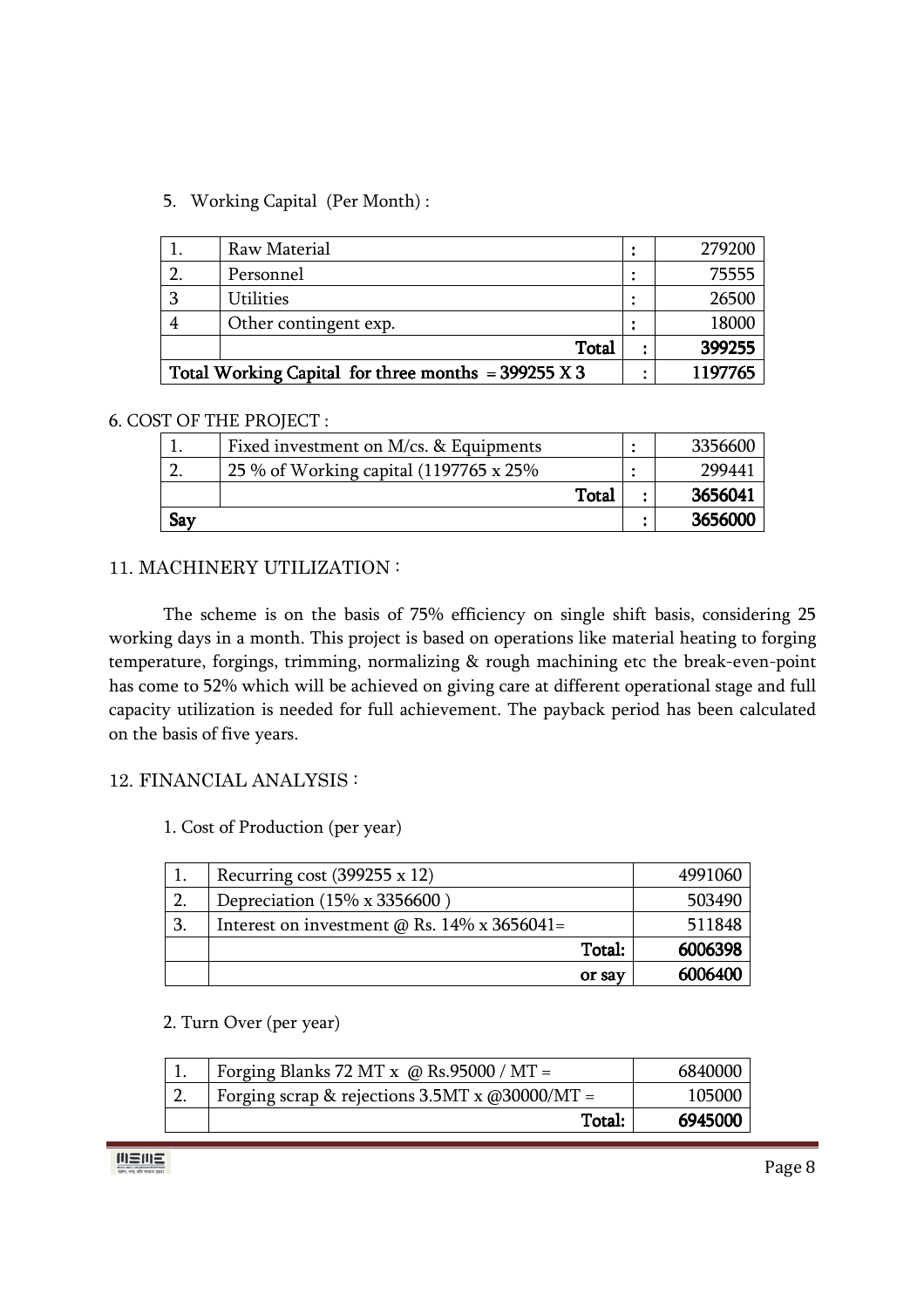3. Profit (per year) :

Or Annual Sales – Cost of Production = profit  $= 6945000 - 6006400$   $=$  **Rs. 938600/-**

4. Net Profit on sales (per year) :

| Net Profit x 100 / Total Sale   |           |
|---------------------------------|-----------|
| $= 938600 \times 100 / 6945000$ | $=13.5\%$ |

5. Rate of Return :

| Net Profit x 100 / Total Investment |             |
|-------------------------------------|-------------|
| $= 938600 \times 100 / 3656000$     | $= 25.6 \%$ |

6. Break Even Point :

|    | Fixed Cost:                                          |         |
|----|------------------------------------------------------|---------|
|    | 40% salary & wages                                   | 362664  |
| 2. | 40% utilities & other expenses                       | 213600  |
| 3. | Depreciation furnace Dies & Tools @ 15% x 3356600    | 503490  |
| 4. | Interest on total capital investment @ 14% x 3656000 | 511848  |
|    | Total:                                               | 1591602 |
|    | or say                                               | 1591600 |

BEP :

Fixed Cost x 100 / Fixed Cost + Profit

 $= 1591600 \times 100 / (1591600 + 938600)$   $= 52\%$ 

| Profit+Depriciation+Int on term Loan | $938600+503490+511848$ | 1953938                     |
|--------------------------------------|------------------------|-----------------------------|
|                                      |                        | $=$ -------------- = 1.57:1 |
| Int. on TL +Installment of TL        | $511848 + 731200$      | 1243048                     |